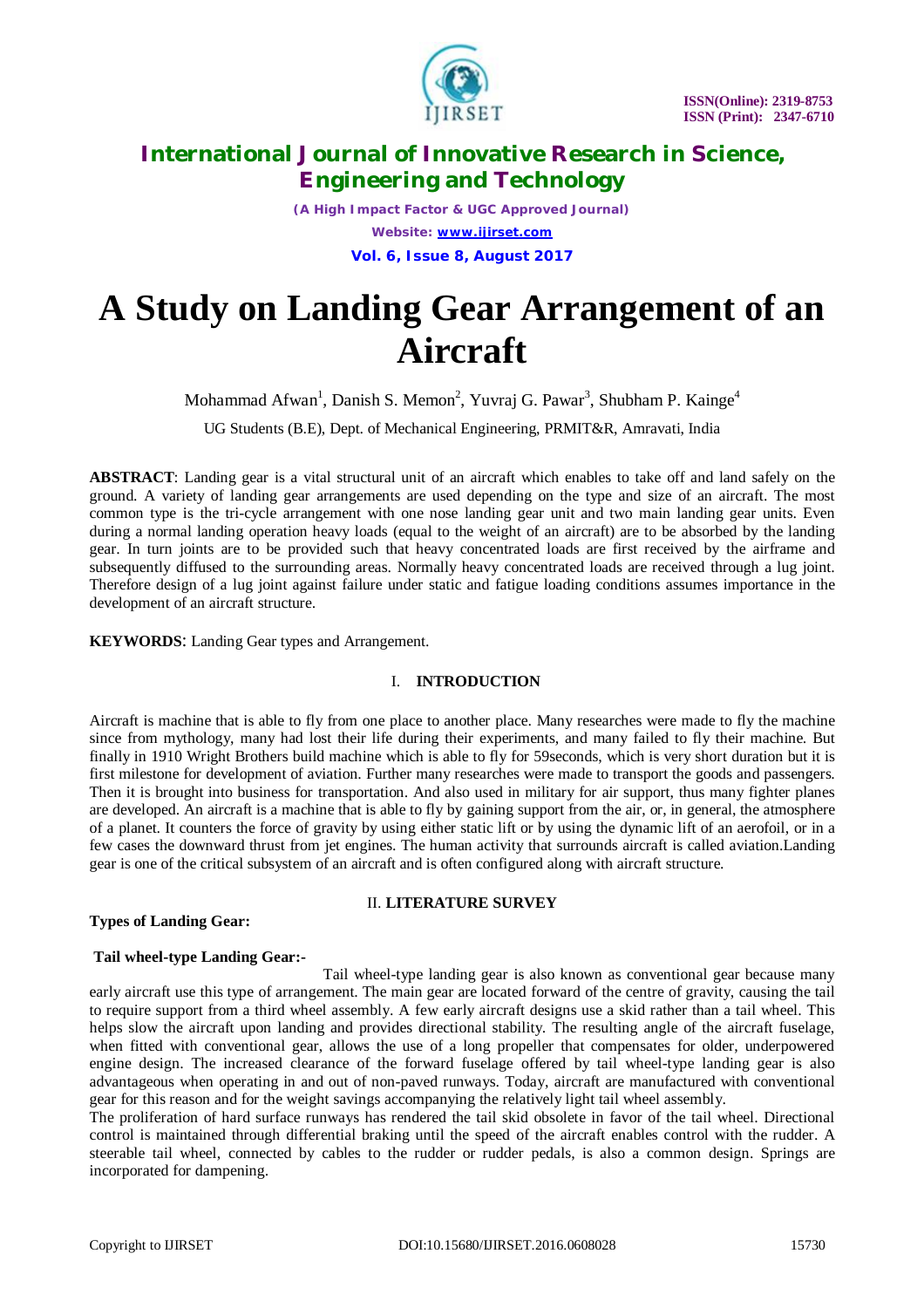

*(A High Impact Factor & UGC Approved Journal) Website: [www.ijirset.com](http://www.ijirset.com)* **Vol. 6, Issue 8, August 2017**



Tail wheel configuration landing gear on a DC-3 (left) and a STOL Maule MX-7-235 Super Rocket.

#### **Tandem Landing Gear:-**

Few aircraft are designed with tandem landing gear. As the name implies, this type of landing gear has the main gear and tail gear aligned on the longitudinal axis of the aircraft. Sailplanes commonly use tandem gear, although many only have one actual gear forward on the fuselage with a skid under the tail. A few military bombers, such as the B-47 and the B-52, have tandem gear, as does the U2 spy plane. The VTOL Harrier has tandem gear but uses small outrigger gear under the wings for support. Generally, placing the gear only under the fuselage facilitates the use of very flexible wings. The tailwheel aircraft also sits with its nose higher than tricycle gear airplane, lowering forward visibility for the pilot during ground operations. It's more difficult to taxi without being able to see directly in front of you, which is why you'll often see pilots of tailwheel aircraft do S-turns while taxiing.

And steering a tailwheel aircraft is different than steering a nosewheel aircraft since steering is accomplished from behind the pilot instead of in front. There are certainly benefits to a taildragger, as well. The nose-high attitude on the ground means that the propellors on tailwheel aircraft often have more clearance from the ground, making them better suited for grass or dirt runways. And they're often designed and configured for slow flight, making them easier to land on short runways. Many are high-design and are better suited for backcountry flying than nosewheel aircraft are. Tailwheel airplanes are without a doubt the favorite airplane among bush pilots.



Tandem landing gear along the longitudinal axis of the aircraft permits the use of flexible wings on sailplanes (left) and select military aircraft like the B-52 (center). The VTOL Harrier (right) has tandem gear with outrigger-type gear.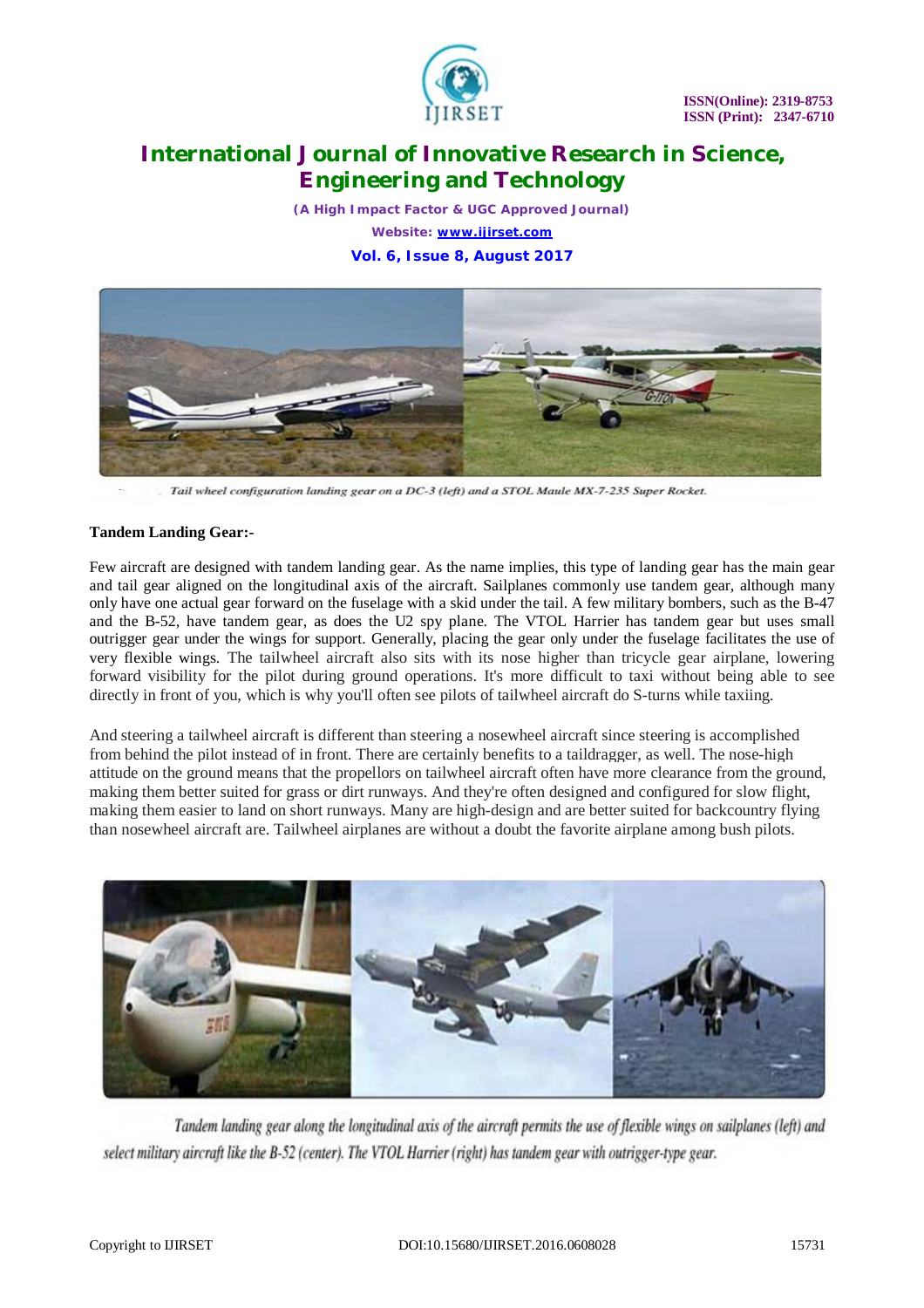

*(A High Impact Factor & UGC Approved Journal)*

*Website: [www.ijirset.com](http://www.ijirset.com)*

**Vol. 6, Issue 8, August 2017**

### **Tri-Cycle Type Landing Gear:-**

The most commonly used landing gear arrangement is the tricycle-type landing gear. It is comprised of main gear and nose gear. In this type of Gears the main gears are mounted below the wings. COG is exactly in between the nose wheel nose Gear and main Gear. Tricycle-type landing gear is used on large and small aircraft with the following benefits:

**1**. Allows more forceful application of the brakes without nosing over when braking, which enables higher landing speeds.

**2.** Provides better visibility from the flight deck, especially during landing and ground manoeuvring.

**3.** Prevents ground-looping of the aircraft. Since the aircraft centre of gravity is forward of the main gear, forces acting on the centre of gravity tend to keep the aircraft moving forward rather than looping, such as with a tail wheeltype landing gears.

The nose gear of a few aircraft with tricycle-type landing gear is not controllable. It simply casters as steering is accomplished with differential braking during taxi. However, nearly all aircraft have steerable nose gear. On light aircraft, the nose gear is directed through mechanical linkage to the rudder pedals. Heavy aircraft typically utilize hydraulic power to steer the nose gear. Control is achieved through an independent tiller in the flight deck.

The main gear on a tricycle-type landing gear arrangement is attached to reinforced wing structure or fuselage structure. The number and location of wheels on the main gear vary. Many main gear have two or more wheels.

Multiple wheels spread the weight of the aircraft over a larger area. They also provide a safety margin should one tire fail. Heavy aircraft may use four or more wheel assemblies on each main gear. When more than two wheels are attached to a landing gear strut, the attaching mechanism is known as a bogie.



Tricycle-type landing gear with dual main wheels on a Learjet (left) and a Cessna 172, also with tricycle gear (right).



*Fig:*- **Different types of Landing Gear**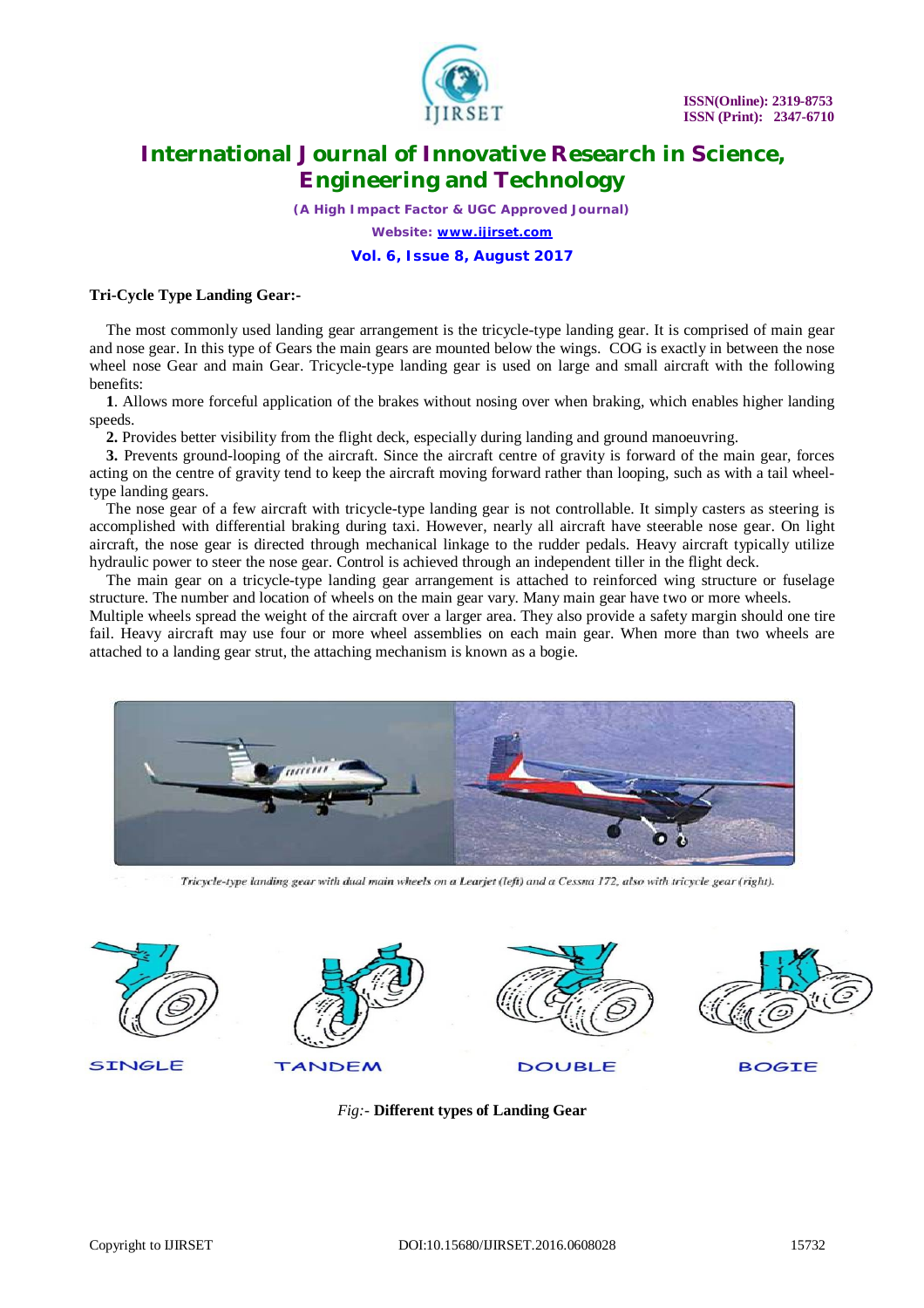

*(A High Impact Factor & UGC Approved Journal)*

*Website: [www.ijirset.com](http://www.ijirset.com)*

#### **Vol. 6, Issue 8, August 2017**

**Fixed and Retractable Landing Gear**:- Further classification of aircraft landing gear can be made into two categories: fixed and retractable. Many small, single engine light aircraft have fixed landing gear, as do a few light twins. This means the gear is attached to the airframe and remains exposed to the slipstream as the aircraft is flown. As discussed in Chapter 2 of this handbook, as the speed of an aircraft increases, so does parasite drag. Mechanisms to retract and stow the landing gear to eliminate parasite drag add weight to the aircraft. On slow aircraft, the penalty of this added weight is not overcome by the reduction of drag, so fixed gear is used. As the speed of the aircraft increases, the drag caused by the landing gear becomes greater and a means to retract the gear to eliminate parasite drag is required, despite the weight of the mechanism.

A great deal of the parasite drag caused by light aircraft landing gear can be reduced by building gear as aerodynamically as possible and by adding fairings or wheel pants to streamline the airflow past the protruding assemblies. A small, smooth profile to the oncoming wind greatly reduces landing gear parasite drag. A Cessna aircraft landing gear used on many of the manufacturer's light planes. The thin cross section of the spring steel struts combine with the fairings over the wheel and brake assemblies to raise performance of the fixed landing gear by keeping parasite drag to a minimum.

Retractable landing gear stow in fuselage or wing compartments while in flight. Once in these wheel wells, gear are out of the slipstream and do not cause parasite drag. Most retractable gear have a close fitting panel attached to them that fairs with the aircraft skin when the gear is fully retracted. Other aircraft have separate doors that open, allowing the gear to enter or leave, and then close again.

In addition to supporting the aircraft for taxi, the forces of impact on an aircraft during landing must be controlled by the landing gear. This is done in two ways: 1) the shock energy is altered and transferred throughout the airframe at a different rate and time than the single strong pulse of impact, and 2) the shock is absorbed by converting the energy into heat energy. Many aircraft utilize flexible spring steel, aluminium, or composite struts that receive the impact of landing and return it to the airframe to dissipate at a rate that is not harmful. The gear flexes initially and forces are transferred as it returns to its original position. The most common example of this type of non-shock absorbing landing gear are the thousands of single-engine Cessna aircraft that use it. Landing gear struts of this type made from composite materials are lighter in weight with greater flexibility and do not corrode.



*Fig:-* **Retractable Landing Gear**

#### **Alignment system of Landing Gear:-**

As previously mentioned, a torque arm or torque links assembly keeps the lower strut cylinder from rotating out of alignment with the longitudinal axis of the aircraft. In some strut assemblies, it is the sole means of retaining the piston in the upper strut cylinder. The link ends are attached to the fixed upper cylinder and the moving lower cylinder with a hinge pin in the center to allow the strut to extend and compress.

Alignment of the wheels of an aircraft is also a consideration. Normally, this is set by the manufacturer and only requires occasional attention such as after a hard landing. The aircraft's main wheels must be inspected and adjusted, if necessary, to maintain the proper tow-in or tow-out and the correct camber. Tow-in and tow-out refer to the path a main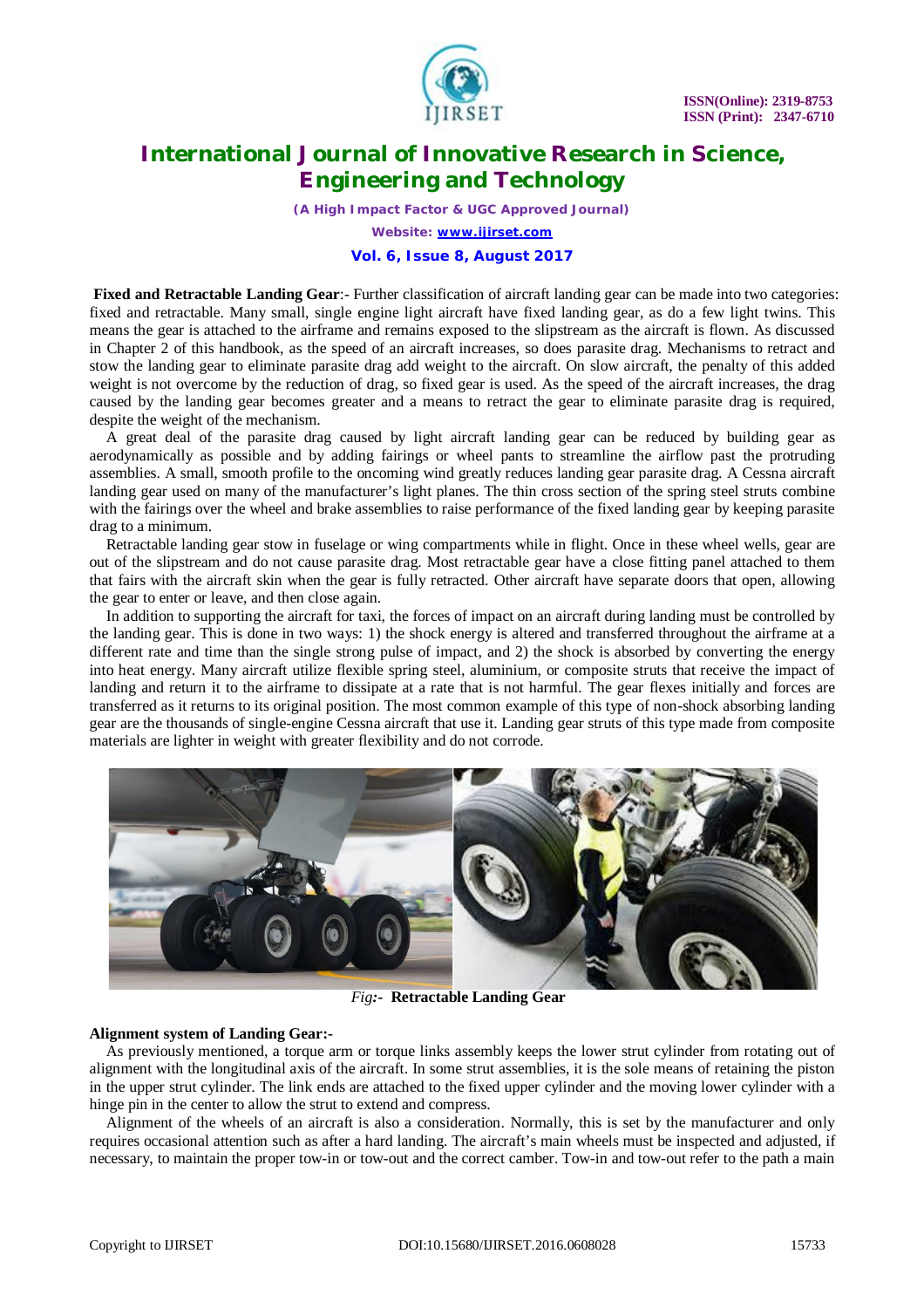

*(A High Impact Factor & UGC Approved Journal)*

*Website: [www.ijirset.com](http://www.ijirset.com)*

#### **Vol. 6, Issue 8, August 2017**

wheel would take in relation to the airframe longitudinal axis or centerline if the wheel was free to roll forward. Three possibilities exist. The wheel would roll either: 1) parallel to the longitudinal axis (aligned); 2) converge on the longitudinal axis (tow-in); or 3) veer away from the longitudinal axis (tow-out).

The manufacturer's maintenance instructions give the procedure for checking and adjusting tow-in or tow-out. A general procedure for checking alignment on a light aircraft follows. To ensure that the landing gear settle properly for a tow-in/tow-out test, especially on spring steel strut aircraft, two aluminum plates separated with grease are put under each wheel. Gently rock the aircraft on the plates to cause the gear to find the at rest position preferred for alignment checks.



Wheel alignment on an aircraft.

A straight edge is held across the front of the main wheel tires just below axle height. A carpenter's square placed against the straight edge creates a perpendicular that is parallel to the longitudinal axis of the aircraft. Slide the square against the wheel assembly to see if the forward and aft sections of the tire touch the square. A gap in front indicates the wheel is towed-in. A gap in the rear indicates the wheel is towedout.

Camber is the alignment of a main wheel in the vertical plain. It can be checked with a bubble protractor held against the wheel assembly. The wheel camber is said to be positive if the top of the wheel tilts outward from vertical. Camber is negative if the top of the wheel tilts inward.

Adjustments can be made to correct small amounts of wheel misalignment. On aircraft with spring steel gear, tapered shims can be added or removed between the bolt-on wheel axle and the axle mounting flange on the strut. Aircraft equipped with air/oil struts typically use shims between the two arms of the torque links as a means of aligning tow-in and tow-out. Follow all manufacturer's instructions.

#### **Small Aircraft Retraction System:-**

As the speed of a light aircraft increases, there reaches a point where the parasite drag created by the landing gear in the wind is greater than the induced drag caused by the added weight of a retractable landing gear system. Thus, many light aircraft have retractable landing gear. There are many unique designs. The simplest contains a lever in the flight deck mechanically linked to the gear. Through mechanical advantage, the pilot extends and retracts the landing gear by operating the lever. Use of a roller chain, sprockets, and a hand crank to decrease the required force is common.

Electrically operated landing gear systems are also found on light aircraft. An all-electric system uses an electric motor and gear reduction to move the gear. The rotary motion of the motor is converted to linear motion to actuate the gear. This is possible only with the relatively lightweight gear found on smaller aircraft.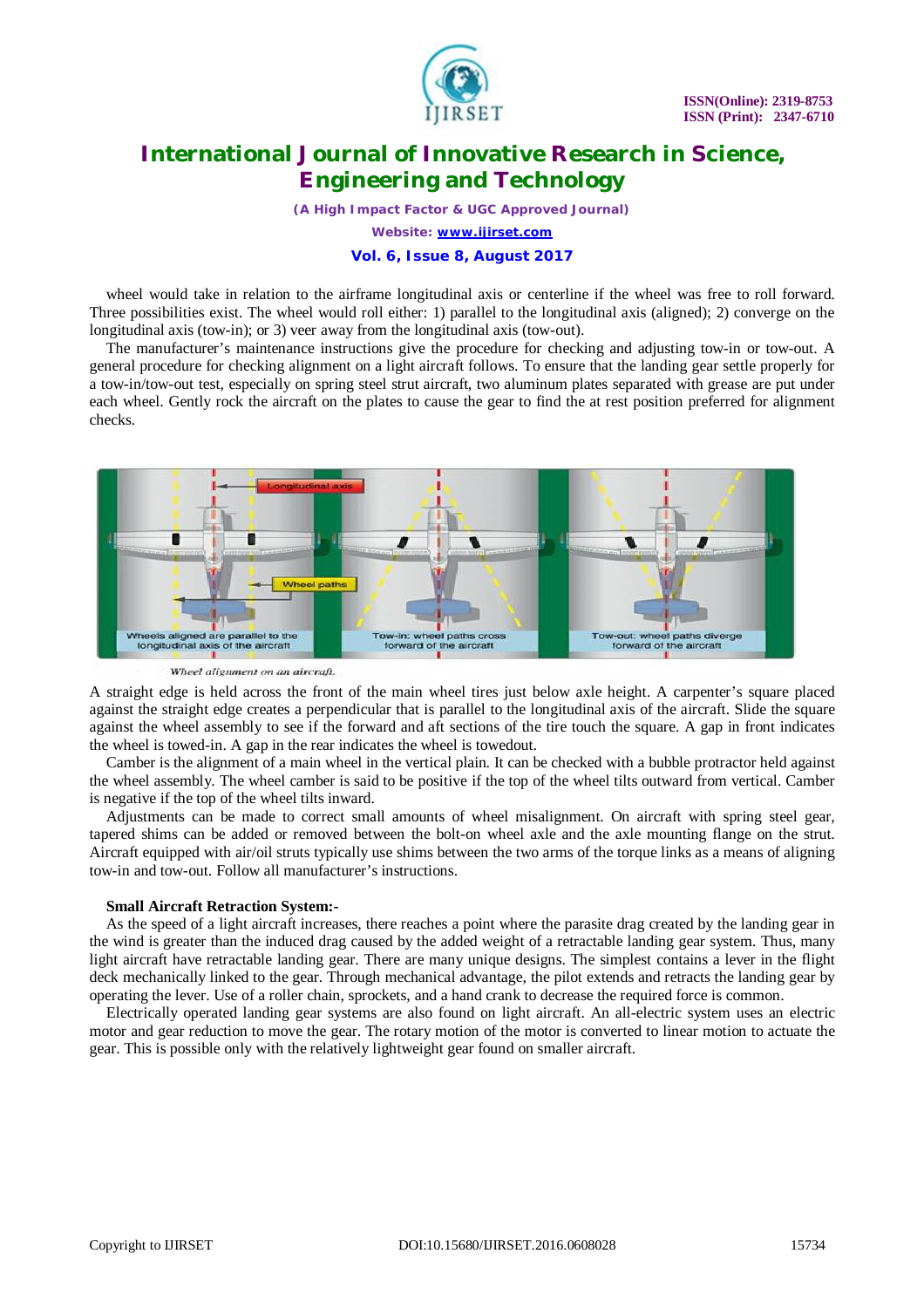

*(A High Impact Factor & UGC Approved Journal) Website: [www.ijirset.com](http://www.ijirset.com)* **Vol. 6, Issue 8, August 2017**



*Fig:*-**Gear down condition of light aircraft using hydraulic power pack**

### **Large Aircraft Retraction System:-**

Large aircraft retraction systems are nearly always powered by hydraulics. Typically, the hydraulic pump is driven off of the engine accessory drive. Auxiliary electric hydraulic pumps are also common. Other devices used in a hydraulically-operated retraction system include actuating cylinders, selector valves, uplocks, downlocks, sequence valves, priority valves, tubing, and other conventional hydraulic system components. These units are interconnected so that they permit properly sequenced retraction and extension of the landing gear and the landing gear doors.

The correct operation of any aircraft landing gear retraction system is extremely important. An example of a simple large aircraft hydraulic landing gear system. The system is on an aircraft that has doors that open before the gear is extended and close after the gear is retracted. The nose gear doors operate via mechanical linkage and do not require hydraulic power. There are many gear and gear door arrangements on various aircraft. Some aircraft have gear doors that close to fair the wheel well after the gear is extended. Others have doors mechanically attached to the outside of the gear so that when it stows inward, the door stows with the gear and fairs with the fuselage skin.

In the system, when the flight deck gear selector is moved to the gear-up position, it positions a selector valve to allow pump pressure from the hydraulic system manifold to access eight different components. The three downlocks are pressurized and unlocked so the gear can be retracted. At the same time, the actuator cylinder on each gear also receives pressurized fluid to the gear-up side

of the piston through an unrestricted orifice check valve. This drives the gear into the wheel well. Two sequence valves (C and D) also receive fluid pressure. Gear door operation must be controlled so that it occurs after the gear is stowed. The sequence valves are closed and delay flow to the door actuators. When the gear cylinders are fully retracted, they mechanically contact the sequence valve plungers that open the valves and allow fluid to flow into the close side of the door actuator cylinders. This closes the doors. Sequence valves A and B act as check valves during retraction. They allow fluid to flow one way from the gear-down side of the main gear cylinders back into the hydraulic system return manifold through the selector valve.

To lower the gear, the selector is put in the gear-down position. Pressurized hydraulic fluid flows from the hydraulic manifold to the nose gear uplock, which unlocks the nose gear. Fluid flows to the gear-down side of the nose gear actuator and extends it. Fluid also flows to the open side of the main gear door actuators. As the doors open, sequence valves A and B block fluid from unlocking the main gear uplocks and prevent fluid from reaching the down side of the main gear actuators. When the doors are fully open, the door actuator engages the plungers of both sequence valves to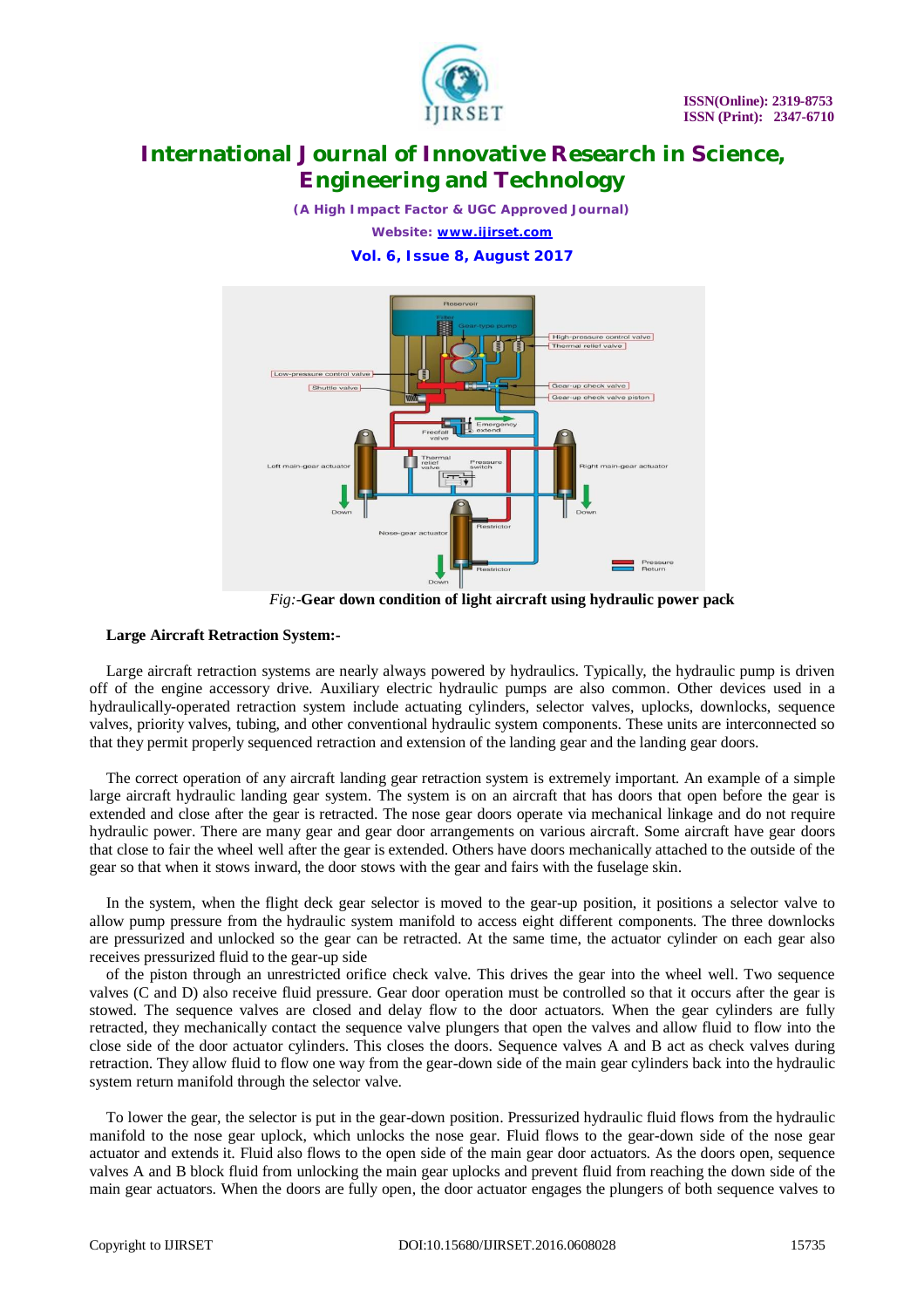

*(A High Impact Factor & UGC Approved Journal)*

*Website: [www.ijirset.com](http://www.ijirset.com)*

#### **Vol. 6, Issue 8, August 2017**

open the valves. The main gear uplocks, then receives fluid pressure and unlock. The main gear cylinder actuators receive fluid on the down side through the open sequence valves to extend the gear. Fluid from each main gear cylinder up-side flows to the hydraulic system return manifold through restrictors in the orifice check valves. The restrictors slow the extension of the gear to prevent impact damage.

There are numerous hydraulic landing gear retraction system designs. Priority valves are sometimes used instead of mechanically operated sequence valves. This controls some gear component activation timing via hydraulic pressure. Particulars of any gear system are found in the aircraft maintenance manual. The aircraft technician must be thoroughly familiar with the operation and maintenance requirements of this crucial system



 *Fig:-***Retraction system of large Aircraft using Hydraulic power pack**

### **Nose wheel steering system:-**

The nose wheel on most aircraft is steerable from the flight deck via a nose wheel steering system. This allows the aircraft to be directed during ground operation. A few simple aircraft have nose wheel assemblies that caster.



*Fig***:- Steering system of nose wheel**

Such aircraft are steered during taxi by differential braking. Most small aircraft have steering capabilities through the use of a simple system of mechanical linkages connected to the rudder pedals. Push-pull tubes are connected to pedal horns on the lower strut cylinder. As the pedals are depressed, the movement is transferred to the strut piston axle and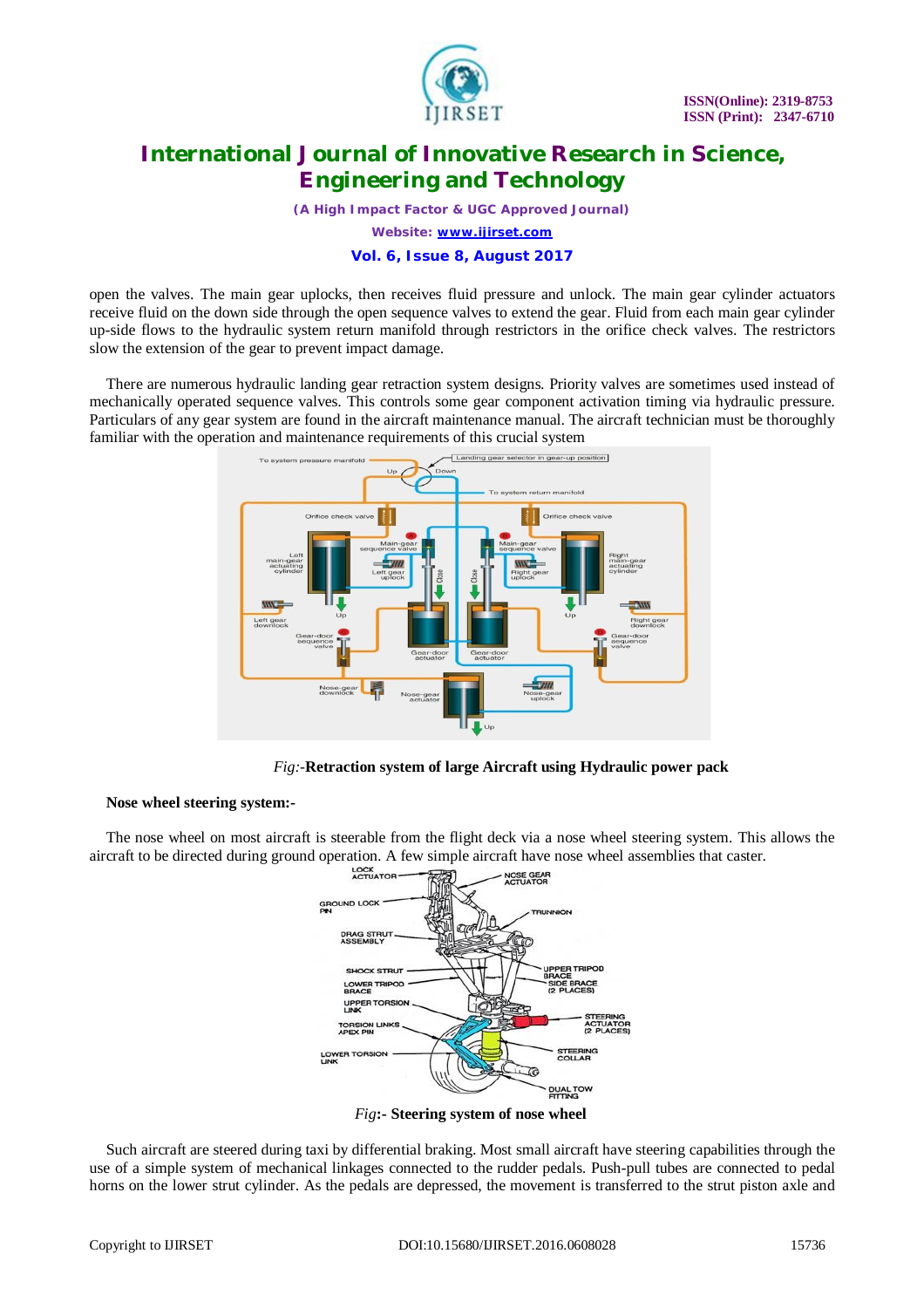

*(A High Impact Factor & UGC Approved Journal)*

*Website: [www.ijirset.com](http://www.ijirset.com)*

#### **Vol. 6, Issue 8, August 2017**

wheel assembly which rotates to the left or right. Due to their mass and the need for positive control, large aircraft utilize a power source for nose wheel steering.

#### III. **CONCLUSION**

The need to design landing gear with minimum weight, minimum volume, high performance, improved life and reduced life cycle cost have posed many challenges to landing gear designers and practitioners. Further it is essential to reduce the landing gear design and development cycle time while meeting all the safety and regulatory requirements. Many technologies have been developed over the years to meet the challenges of landing gear design and development. These technologies have matured over the years and widely used in the current landing gear system and new technologies will continue to evolve in future. The future landing gear design for aircraft poses many new challenges in configuration design, use of materials, design and analysis methods. These challenges can be met, while adhering to all regulatory requirements of safety, by employing advanced technologies, materials, analysis methods, processes and production methods. By applying functional simulation and developing design tools, the development time and cost are reduced considerably. Use of higher strength materials, composites, and technologies like active damping control, electric systems, along with CAX, KBE and health monitoring technologies will steer the landing gear design in the days to come

#### **REFERENCES**

- 1) Anil Kumar, G.Vijay Kumar, "Design optimisation of Landing Gears Legs for unmanned aerial Vehicle''. 4 August, 2012.
- 2) Amit Ghoyal, Dr.H.V.Lakshminarayan "Design, Analysis and simulation of a composite main Landing Gear for light Aircraft". Coventry university postgraduate study centre MSRSAS, Bangalore.
- 3) Clark, S.K.Dodge, R.N.Nybakken "Dynamic properties of Aircraft tires", journal of Aircraft, Vol.11, No.3,1974.
- 4) Sengfelder, Günther (1993). German Aircraft Landing Gear. Atglen, PA USA: Schiffer Publishing. pp. 40–42. ISBN 0-88740-470-7. A significant advantage of this [Ar 232] aircraft was its rough-field landing gear. With the landing gear in the compressed position, the eleven pairs of wheels mounted on independently-sprung legs beneath the fuselage, together with the wide-track main landing gear (8.4 meter, 27 ft 6 in wheel track) and the levered-suspension nose wheel, endowed the aircraft with outstanding rough field capabilities.
- 5) <http://gizmodo.com/the-worlds-largest-cargo-plane-can-swallow-a-737-whole-511093454>
- 6) Canada Aviation and Space Museum (n.d.). "Messerschmitt Me 163B-1a Komet". Retrieved 13 May 2012.
- 7) "Aerostories: Arado 234, July August 1944: no ordinary missions." Aerostories. Retrieved: 16 March 2016.
- 8) Brewczyński D. and Tora G. (2013): Analysis of the wheel orientation angles in Lockheed F-104S starfighter aircraft. Journal of Kones, vol.20, No.3, pp.79-87. Cervantes-Sanchez J.J., Moreno-Baez M.A., Aguilera-Cortes L.A. and Gonzalez-Galvan E.J. (2005): Kinematic design of the RSSR-SC spatial linkage based on rotability conditions. – Mechanism and Machine Theory, vol.40, pp.1126– 1144. Chace M.A. (1965): Solutions to the vector tetrahedron equation. – Transactions of the ASME, Journal of Engineering for Industry, vol.87, Series B, pp.228–234.
- 9) Manuale tecnico catalogo nomenclatore illustrato delle parti di ricambio VELIVOLO F-104S. Psang Dain Lin and Jung-Fa Hsieh (2007): A new method to analyze spatial binary mechanisms with spherical pairs. – Journal of Mechanical Design, vol.129, pp.455-458. Reimpell J. and Betzler J. (2004): Car chassis. Basics of structures. – Warsaw: WKiŁ. Shigley J.E. and Uicker J.J. (1995): Theory of Machines and Mechanisms. – McGraw-Hill Book.
- 10) Rkaina, Sam (6 August 2014). "Rosetta probe: Recap updates after spacecraft successfully reached deep space comet orbit". Daily Mirror. Retrieved 24 August 2014.
- 11) S. Ulamec; S. Espinasse; B. Feuerbacher; M. Hilchenbach; D. Moura; H. Rosenbauer; H. Scheuerle; R. Willnecker (2006). "Rosetta Lander—<br>Philae: Implications of an alternative mission". Acta Astronautica. 58 (8): 435-Philae: Implications of an alternative mission". Acta Astronautica. **58** (8): 435–
- 441. <u>Bibcode:2006AcAau..58..435U. doi:10.1016/j.actaastro.2005.12.009.</u><br>12) J. Biele (2002). "The Experiments Onboard the ROSETTA 12) J. Biele (2002). "The Experiments Onboard the ROSETTA Lander". Journal Earth, Moon, and Planets. **90** (1–4): 445– 458. Bibcode:2002EM&P...90..445B. doi:10.1023/A:1021523227314.
- 13) Benton, Dale (2016-08-09). "Deep Space Industries' mining ambitions move one step closer with Prospector-1". Mining Global. Retrieved 2016-08-09.
- 14) Bergin, Chris (2016-09-27). "SpaceX reveals ITS Mars game changer via colonization plan". NASASpaceFlight.com. Retrieved 2016-09-27.
- 15) "Making Humans a Multiplanetary Species" (PDF). SpaceX. 2016-09-27. Archived from the original (PDF) on 2016-09-28. Retrieved 2016-10- 16.